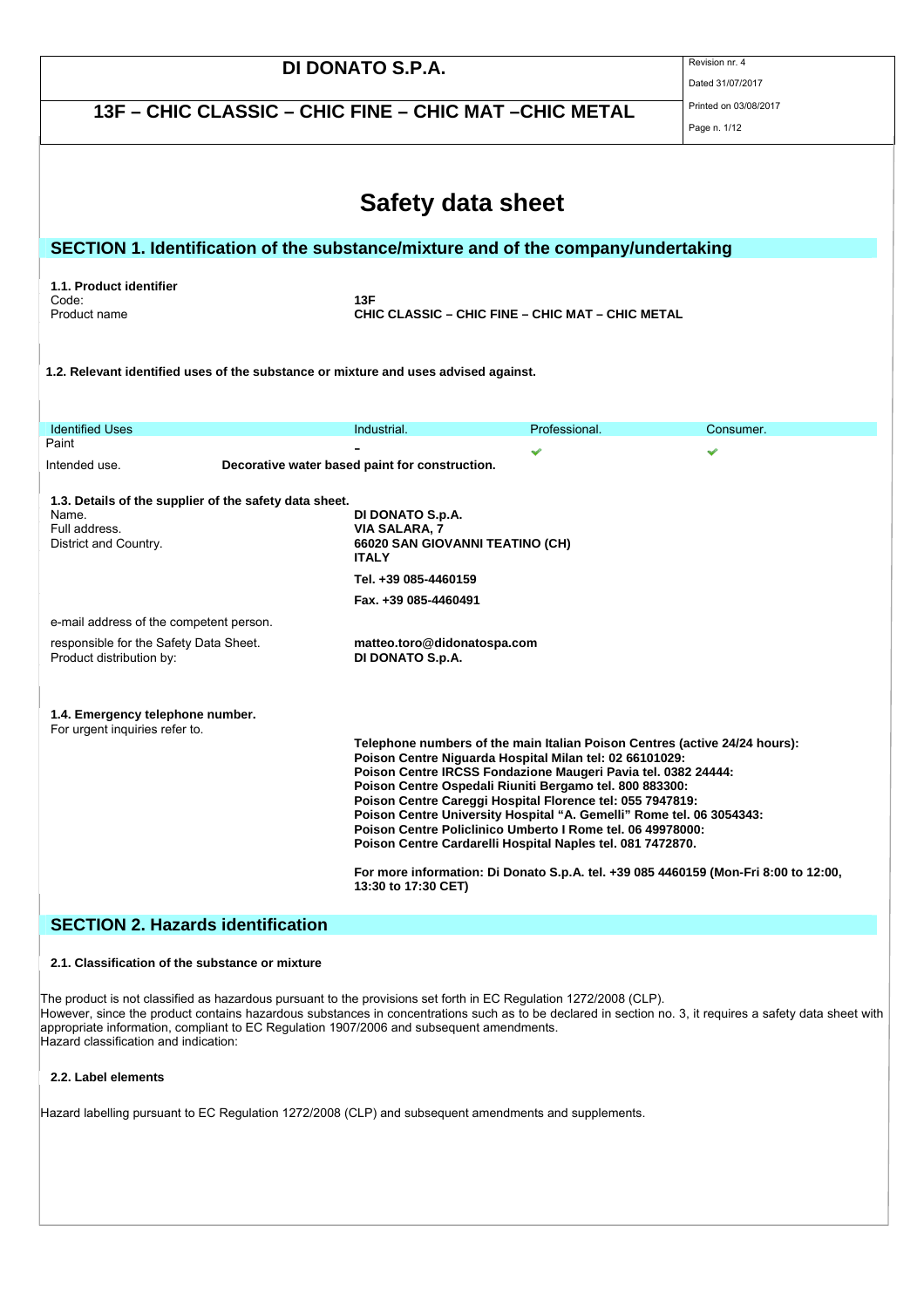| DI DONATO S.P.A.                                       |                                                                                                                                        |                               | Revision nr. 4                                                                                                                                                                        |  |
|--------------------------------------------------------|----------------------------------------------------------------------------------------------------------------------------------------|-------------------------------|---------------------------------------------------------------------------------------------------------------------------------------------------------------------------------------|--|
|                                                        |                                                                                                                                        |                               | Dated 31/07/2017<br>Printed on 03/08/2017                                                                                                                                             |  |
| 13F - CHIC CLASSIC - CHIC FINE - CHIC MAT - CHIC METAL |                                                                                                                                        |                               | Page n. 2/12                                                                                                                                                                          |  |
| Hazard pictograms:                                     |                                                                                                                                        |                               |                                                                                                                                                                                       |  |
| Signal words:                                          |                                                                                                                                        |                               |                                                                                                                                                                                       |  |
| Hazard statements:                                     |                                                                                                                                        |                               |                                                                                                                                                                                       |  |
| <b>EUH210</b><br><b>EUH208</b>                         | Safety data sheet available on request.<br>Contains:<br>ISOTHIAZOL-3-ONE [EC NO. 220-239-6] (3:1)<br>May produce an allergic reaction. |                               | REACTION MASS OF: 5-CHLORO-2-METHYL-4-ISOTHIAZOLIN-3-ONE [EC NO. 247-500-7] AND 2-METHYL-2H-                                                                                          |  |
| Precautionary statements:                              |                                                                                                                                        |                               |                                                                                                                                                                                       |  |
| VOC (Directive 2004/42/EC) :                           |                                                                                                                                        |                               |                                                                                                                                                                                       |  |
| Decorative effect coatings.                            |                                                                                                                                        |                               |                                                                                                                                                                                       |  |
| VOC given in g/litre of<br>product in a ready-to-use   |                                                                                                                                        |                               | 22,00                                                                                                                                                                                 |  |
| condition:<br>Limit value:                             |                                                                                                                                        |                               | 200,00                                                                                                                                                                                |  |
| 2.3. Other hazards                                     |                                                                                                                                        |                               |                                                                                                                                                                                       |  |
|                                                        |                                                                                                                                        |                               | On the basis of available data, the product does not contain any PBT or vPvB in percentage greater than 0,1%.                                                                         |  |
|                                                        | <b>SECTION 3. Composition/information on ingredients</b>                                                                               |                               |                                                                                                                                                                                       |  |
| 3.1. Substances                                        |                                                                                                                                        |                               |                                                                                                                                                                                       |  |
| Information not relevant                               |                                                                                                                                        |                               |                                                                                                                                                                                       |  |
| 3.2. Mixtures                                          |                                                                                                                                        |                               |                                                                                                                                                                                       |  |
| Contains:                                              |                                                                                                                                        |                               |                                                                                                                                                                                       |  |
|                                                        | The full wording of hazard (H) phrases is given in section 16 of the sheet.                                                            |                               |                                                                                                                                                                                       |  |
| Identification                                         |                                                                                                                                        | $x =$ Conc. %                 | Classification 1272/2008<br>(CLP)                                                                                                                                                     |  |
| $239-6$ ] $(3:1)$                                      | REACTION MASS OF: 5-CHLORO-2-METHYL-4-<br>ISOTHIAZOLIN-3-ONE [EC NO. 247-500-7] AND 2-<br>METHYL-2H-ISOTHIAZOL-3-ONE [EC NO. 220-      |                               |                                                                                                                                                                                       |  |
| CAS 55965-84-9                                         |                                                                                                                                        | $0.00015 \le x <$<br>0,001499 | Acute Tox. 2 H330, Acute<br>Tox. 3 H301, Acute Tox. 3<br>H311, Skin Corr. 1B H314,<br>Skin Sens. 1 H317, Aquatic<br>Acute 1 H400 M=1, Aquatic<br>Chronic 1 H410 M=1,<br><b>EUH208</b> |  |
|                                                        |                                                                                                                                        |                               |                                                                                                                                                                                       |  |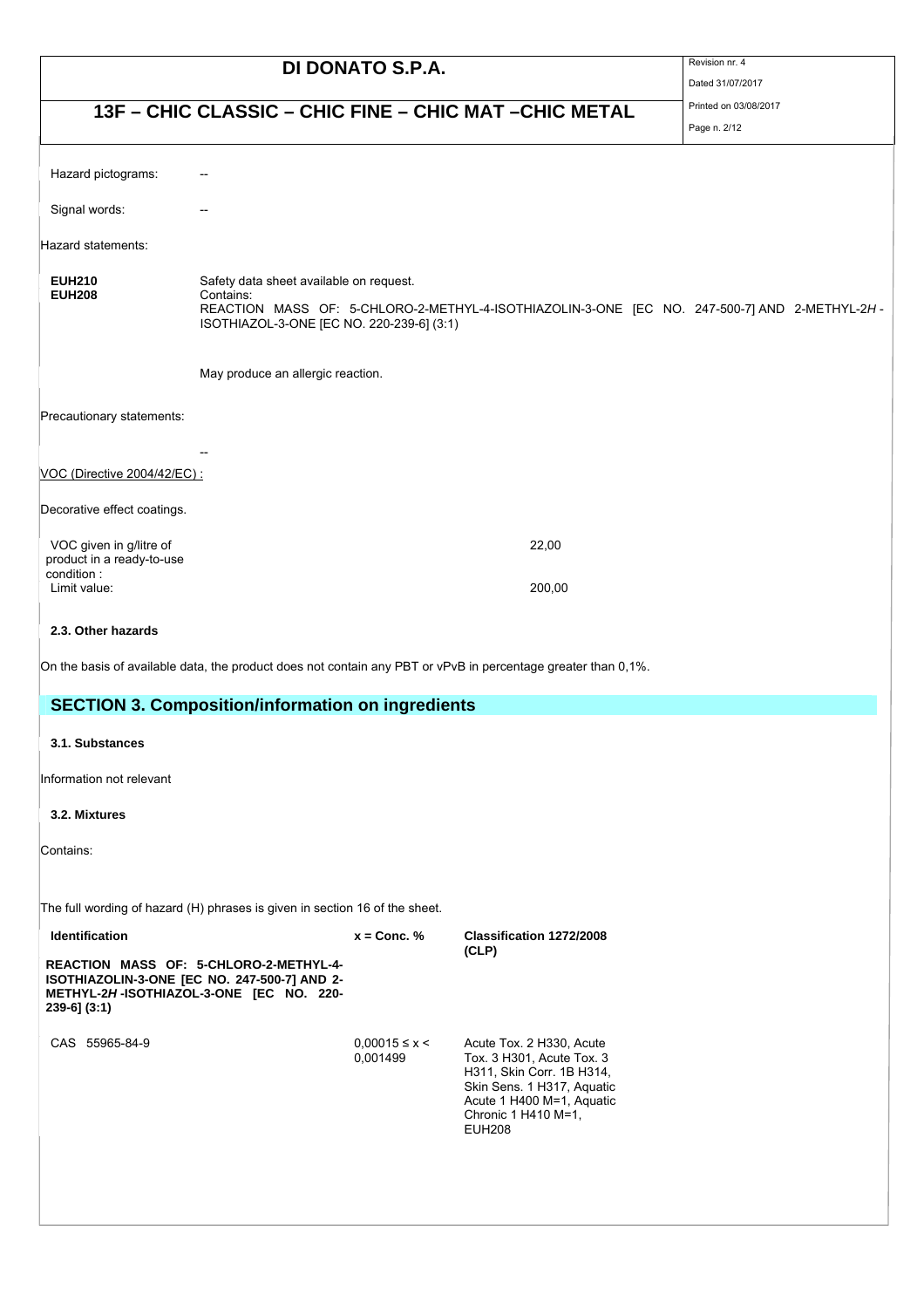## **13F – CHIC CLASSIC – CHIC FINE – CHIC MAT –CHIC METAL** Printed on 03/08/2017

Page n. 3/12

Dated 31/07/2017

 $FC -$ 

INDEX 613-167-00-5

## **SECTION 4. First aid measures**

### **4.1. Description of first aid measures**

EYES: Remove contact lenses, if present. Wash immediately with plenty of water for at least 30-60 minutes, opening the eyelids fully. Get medical advice/attention.

SKIN: Remove contaminated clothing. Rinse skin with a shower immediately. Get medical advice/attention.

INGESTION: Have the subject drink as much water as possible. Get medical advice/attention. Do not induce vomiting unless explicitly authorised by a doctor.

INHALATION: Get medical advice/attention immediately. Remove victim to fresh air, away from the accident scene. If the subject stops breathing, administer artificial respiration. Take suitable precautions for rescue workers.

### **4.2. Most important symptoms and effects, both acute and delayed**

Specific information on symptoms and effects caused by the product are unknown.

### **4.3. Indication of any immediate medical attention and special treatment needed**

Information not available

## **SECTION 5. Firefighting measures**

### **5.1. Extinguishing media**

SUITABLE EXTINGUISHING EQUIPMENT

Extinguishing substances are: carbon dioxide, foam, chemical powder. For product loss or leakage that has not caught fire, water spray can be used to disperse flammable vapours and protect those trying to stem the leak. UNSUITABLE EXTINGUISHING EQUIPMENT

Do not use jets of water. Water is not effective for putting out fires but can be used to cool containers exposed to flames to prevent explosions.

### **5.2. Special hazards arising from the substance or mixture**

HAZARDS CAUSED BY EXPOSURE IN THE EVENT OF FIRE Excess pressure may form in containers exposed to fire at a risk of explosion. Do not breathe combustion products.

**5.3. Advice for firefighters**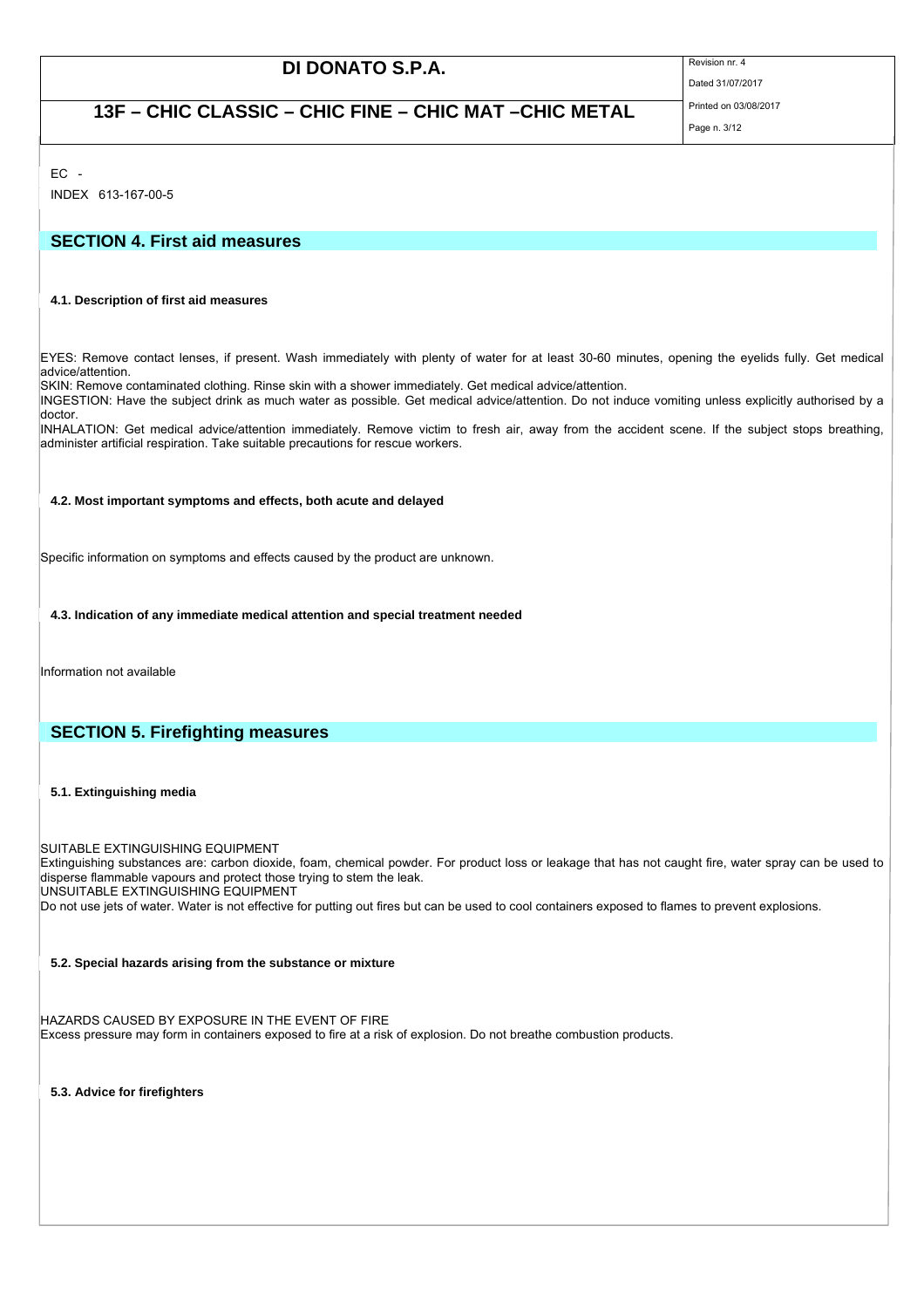Dated 31/07/2017

## **13F – CHIC CLASSIC – CHIC FINE – CHIC MAT –CHIC METAL** Printed on 03/08/2017

Page n. 4/12

### GENERAL INFORMATION

Use jets of water to cool the containers to prevent product decomposition and the development of substances potentially hazardous for health. Always wear full fire prevention gear. Collect extinguishing water to prevent it from draining into the sewer system. Dispose of contaminated water used for extinction and the remains of the fire according to applicable regulations.

SPECIAL PROTECTIVE EQUIPMENT FOR FIRE-FIGHTERS

Normal fire fighting clothing i.e. fire kit (BS EN 469), gloves (BS EN 659) and boots (HO specification A29 and A30) in combination with self-contained open circuit positive pressure compressed air breathing apparatus (BS EN 137).

### **SECTION 6. Accidental release measures**

**6.1. Personal precautions, protective equipment and emergency procedures**

Block the leakage if there is no hazard.

Wear suitable protective equipment (including personal protective equipment referred to under Section 8 of the safety data sheet) to prevent any contamination of skin, eyes and personal clothing. These indications apply for both processing staff and those involved in emergency procedures.

### **6.2. Environmental precautions**

The product must not penetrate into the sewer system or come into contact with surface water or ground water.

**6.3. Methods and material for containment and cleaning up**

Collect the leaked product into a suitable container. If the product is flammable, use explosion-proof equipment. Evaluate the compatibility of the container to be used, by checking section 10. Absorb the remainder with inert absorbent material. Make sure the leakage site is well aired. Contaminated material should be disposed of in compliance with the provisions set forth in point 13.

### **6.4. Reference to other sections**

Any information on personal protection and disposal is given in sections 8 and 13.

## **SECTION 7. Handling and storage**

### **7.1. Precautions for safe handling**

Keep away from heat, sparks and naked flames; do not smoke or use matches or lighters. Without adequate ventilation, vapours may accumulate at ground level and, if ignited, catch fire even at a distance, with the danger of backfire. Avoid bunching of electrostatic charges. Do not eat, drink or smoke during use. Remove any contaminated clothes and personal protective equipment before entering places in which people eat. Avoid leakage of the product into the environment.

### **7.2. Conditions for safe storage, including any incompatibilities**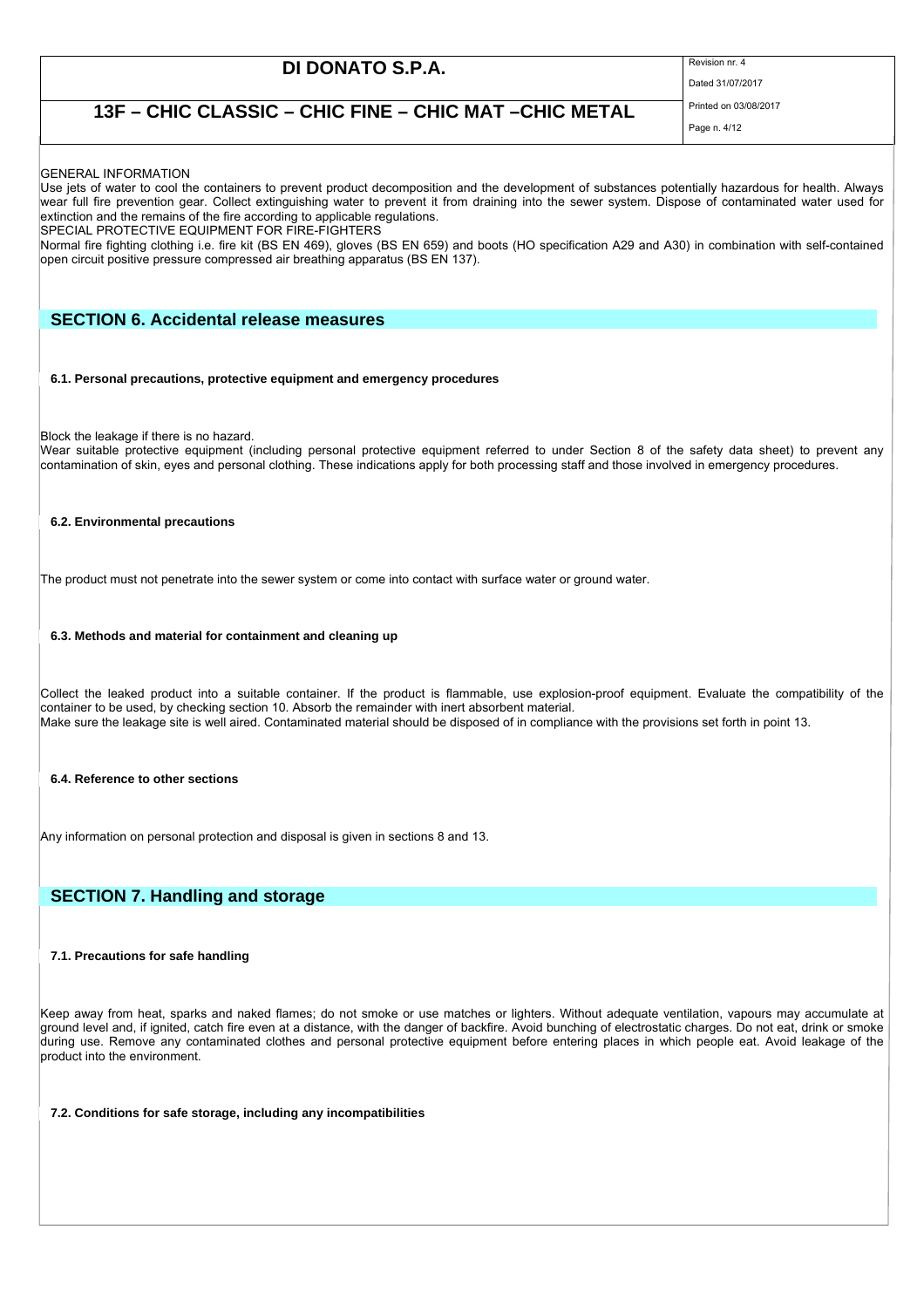Dated 31/07/2017

## **13F – CHIC CLASSIC – CHIC FINE – CHIC MAT –CHIC METAL** Printed on 03/08/2017

Page n. 5/12

Store only in the original container. Store in a well ventilated place, keep far away from sources of heat, naked flames and sparks and other sources of ignition. Keep containers away from any incompatible materials, see section 10 for details.

### **7.3. Specific end use(s)**

Information not available

### **SECTION 8. Exposure controls/personal protection**

### **8.1. Control parameters**

Information not available

### **8.2. Exposure controls**

As the use of adequate technical equipment must always take priority over personal protective equipment, make sure that the workplace is well aired through effective local aspiration.

When choosing personal protective equipment, ask your chemical substance supplier for advice.

Personal protective equipment must be CE marked, showing that it complies with applicable standards.

### HAND PROTECTION

Protect hands with category III work gloves (see standard EN 374).

The following should be considered when choosing work glove material: compatibility, degradation, failure time and permeability.

The work gloves' resistance to chemical agents should be checked before use, as it can be unpredictable. The gloves' wear time depends on the duration and type of use.

### SKIN PROTECTION

Wear category I professional long-sleeved overalls and safety footwear (see Directive 89/686/EEC and standard EN ISO 20344). Wash body with soap and water after removing protective clothing.

### EYE PROTECTION

Wear airtight protective goggles (see standard EN 166).

### RESPIRATORY PROTECTION

If the threshold value (e.g. TLV-TWA) is exceeded for the substance or one of the substances present in the product, use a mask with a type B filter whose class (1, 2 or 3) must be chosen according to the limit of use concentration. (see standard EN 14387). In the presence of gases or vapours of various kinds and/or gases or vapours containing particulate (aerosol sprays, fumes, mists, etc.) combined filters are required.

Respiratory protection devices must be used if the technical measures adopted are not suitable for restricting the worker's exposure to the threshold values considered. The protection provided by masks is in any case limited.

If the substance considered is odourless or its olfactory threshold is higher than the corresponding TLV-TWA and in the case of an emergency, wear open-circuit compressed air breathing apparatus (in compliance with standard EN 137) or external air-intake breathing apparatus (in compliance with standard EN 138). For a correct choice of respiratory protection device, see standard EN 529.

### ENVIRONMENTAL EXPOSURE CONTROLS

The emissions generated by manufacturing processes, including those generated by ventilation equipment, should be checked to ensure compliance with environmental standards.

## **SECTION 9. Physical and chemical properties**

### **9.1. Information on basic physical and chemical properties**

| Appearance | liauid |
|------------|--------|
| Colour     | Silver |
| Odour      | slight |

Silver/gold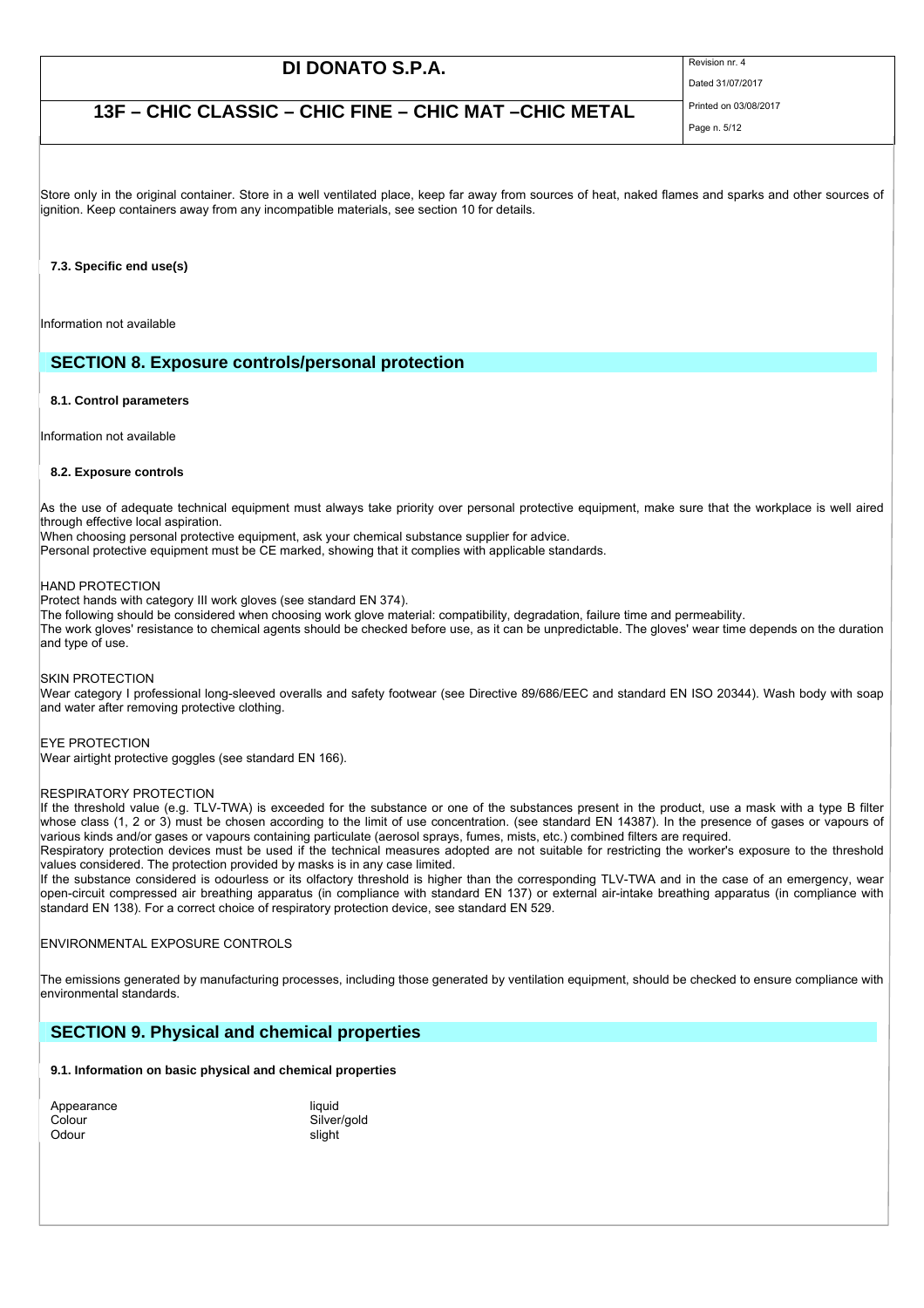Dated 31/07/2017

# **13F – CHIC CLASSIC – CHIC FINE – CHIC MAT –CHIC METAL** Printed on 03/08/2017

Page n. 6/12

| Odour threshold                                                                                                                                                                                                                                                                                                                    | Not available       |
|------------------------------------------------------------------------------------------------------------------------------------------------------------------------------------------------------------------------------------------------------------------------------------------------------------------------------------|---------------------|
| рH                                                                                                                                                                                                                                                                                                                                 | 8-9                 |
| Melting point / freezing point                                                                                                                                                                                                                                                                                                     | Not available       |
| Initial boiling point                                                                                                                                                                                                                                                                                                              | Not available       |
| Boiling range                                                                                                                                                                                                                                                                                                                      | Not available       |
| Flash point                                                                                                                                                                                                                                                                                                                        | >60 °C              |
| <b>Evaporation Rate</b>                                                                                                                                                                                                                                                                                                            | Not available       |
| Flammability of solids and gases                                                                                                                                                                                                                                                                                                   | Not available       |
| Lower inflammability limit                                                                                                                                                                                                                                                                                                         | Not available       |
| Upper inflammability limit                                                                                                                                                                                                                                                                                                         | Not available       |
| Lower explosive limit                                                                                                                                                                                                                                                                                                              | Not available       |
| Upper explosive limit                                                                                                                                                                                                                                                                                                              | Not available       |
| Vapour pressure                                                                                                                                                                                                                                                                                                                    | Not available       |
| Vapour density                                                                                                                                                                                                                                                                                                                     | Not available       |
| Relative density                                                                                                                                                                                                                                                                                                                   | 1,10 kg/lt          |
| Solubility                                                                                                                                                                                                                                                                                                                         | Miscible with water |
| Partition coefficient: n-octanol/water                                                                                                                                                                                                                                                                                             | Not available       |
| Auto-ignition temperature                                                                                                                                                                                                                                                                                                          | Not available       |
| Decomposition temperature                                                                                                                                                                                                                                                                                                          | Not available       |
| Viscosity                                                                                                                                                                                                                                                                                                                          | Not available       |
| <b>Explosive properties</b>                                                                                                                                                                                                                                                                                                        | Not available       |
| Oxidising properties                                                                                                                                                                                                                                                                                                               | Not available       |
|                                                                                                                                                                                                                                                                                                                                    |                     |
| $\mathbf{A}$ $\mathbf{A}$ $\mathbf{A}$ $\mathbf{B}$ $\mathbf{A}$ $\mathbf{B}$ $\mathbf{A}$ $\mathbf{B}$ $\mathbf{A}$ $\mathbf{B}$ $\mathbf{A}$ $\mathbf{B}$ $\mathbf{A}$ $\mathbf{B}$ $\mathbf{A}$ $\mathbf{B}$ $\mathbf{B}$ $\mathbf{B}$ $\mathbf{A}$ $\mathbf{B}$ $\mathbf{B}$ $\mathbf{B}$ $\mathbf{B}$ $\mathbf{B}$ $\mathbf{$ |                     |

### **9.2. Other information**

VOC (Directive 2004/42/EC) : Not available<br>VOC (volatile carbon) : Not available  $VOC$  (volatile carbon) :

## **SECTION 10. Stability and reactivity**

**10.1. Reactivity**

There are no particular risks of reaction with other substances in normal conditions of use.

**10.2. Chemical stability**

The product is stable in normal conditions of use and storage.

**10.3. Possibility of hazardous reactions**

No hazardous reactions are foreseeable in normal conditions of use and storage.

**10.4. Conditions to avoid**

None in particular. However the usual precautions used for chemical products should be respected.

**10.5. Incompatible materials**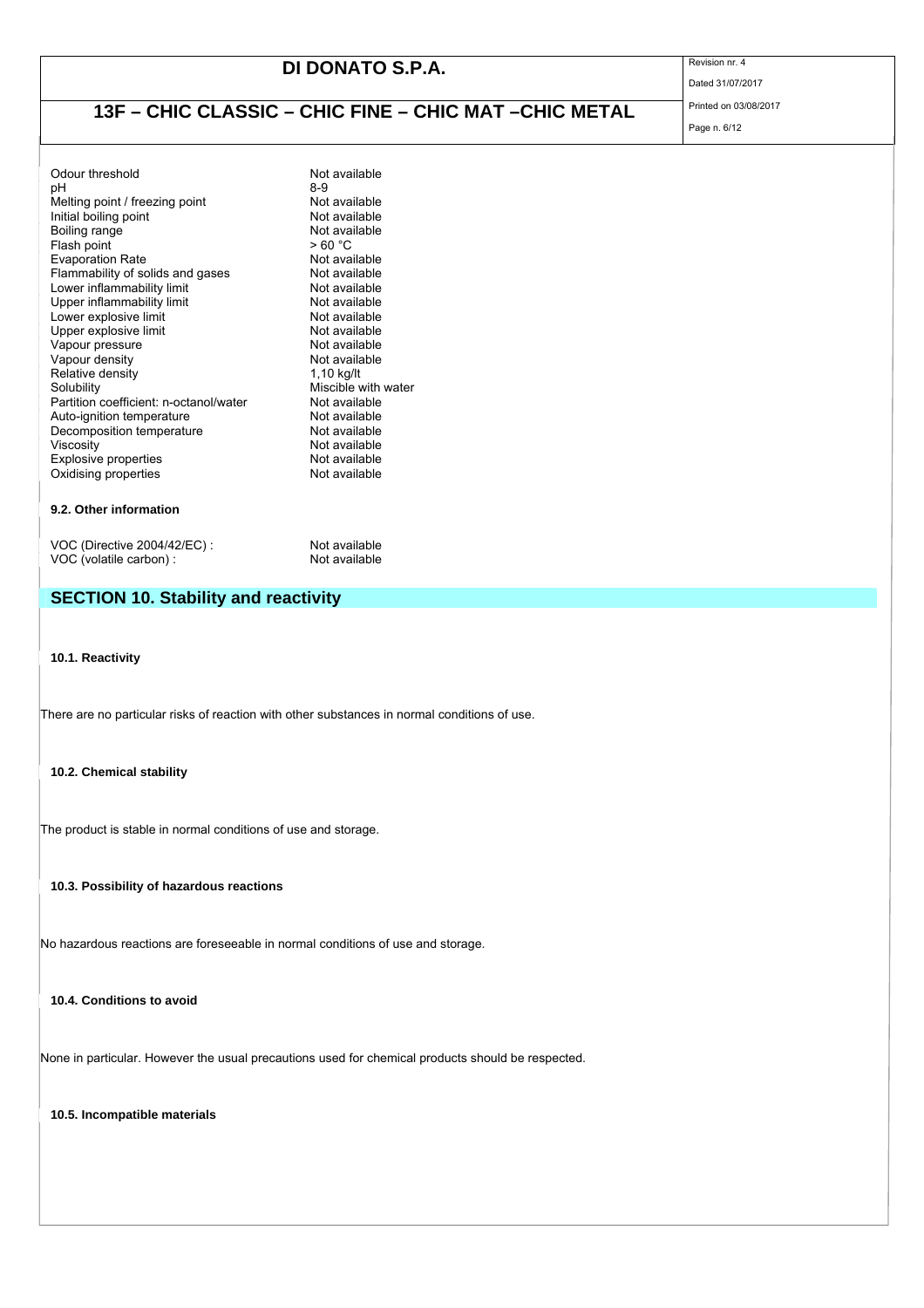Dated 31/07/2017

**13F – CHIC CLASSIC – CHIC FINE – CHIC MAT –CHIC METAL** Printed on 03/08/2017 Page n. 7/12

Information not available

**10.6. Hazardous decomposition products**

Information not available

## **SECTION 11. Toxicological information**

In the absence of experimental data for the product itself, health hazards are evaluated according to the properties of the substances it contains, using the criteria specified in the applicable regulation for classification. It is therefore necessary to take into account the concentration of the individual hazardous substances indicated in section 3, to evaluate the toxicological

**11.1. Information on toxicological effects**

effects of exposure to the product.

Metabolism, toxicokinetics, mechanism of action and other information Information not available Information on likely routes of exposure Information not available Delayed and immediate effects as well as chronic effects from short and long-term exposure Information not available Interactive effects Information not available ACUTE TOXICITY LC50 (Inhalation) of the mixture:Not classified (no significant component)  $\overline{\text{LD50}}$  (Oral) of the mixture:Not classified (no significant component) LD50 (Dermal) of the mixture:Not classified (no significant component) MISCELA DI: 5-CLORO-2-METIL-2H-ISOTIAZOL-3-ONE [EC NO. 247-500-7]; 2-METIL-2H-ISOTIAZOL-3-ONE [EC NO. 220-239-6] (3:1) 550 mg/kg Ratto LD50 (Oral) 0,31 mg/l/4h Ratto LC50 (Inhalation) SKIN CORROSION / IRRITATION Does not meet the classification criteria for this hazard class **SERIOUS EYE DAMAGE / IRRITATION** Does not meet the classification criteria for this hazard class RESPIRATORY OR SKIN SENSITISATION May produce an allergic reaction. Contains: MISCELA DI: 5-CLORO-2-METIL-2H-ISOTIAZOL-3-ONE [EC NO. 247-500-7]; 2-METIL-2H-ISOTIAZOL-3-ONE [EC NO. 220-239-6] (3:1) **GERM CELL MUTAGENICITY** Does not meet the classification criteria for this hazard class **CARCINOGENICITY** Does not meet the classification criteria for this hazard class REPRODUCTIVE TOXICITY Does not meet the classification criteria for this hazard class **STOT - SINGLE EXPOSURE** Does not meet the classification criteria for this hazard class STOT - REPEATED EXPOSURE Does not meet the classification criteria for this hazard class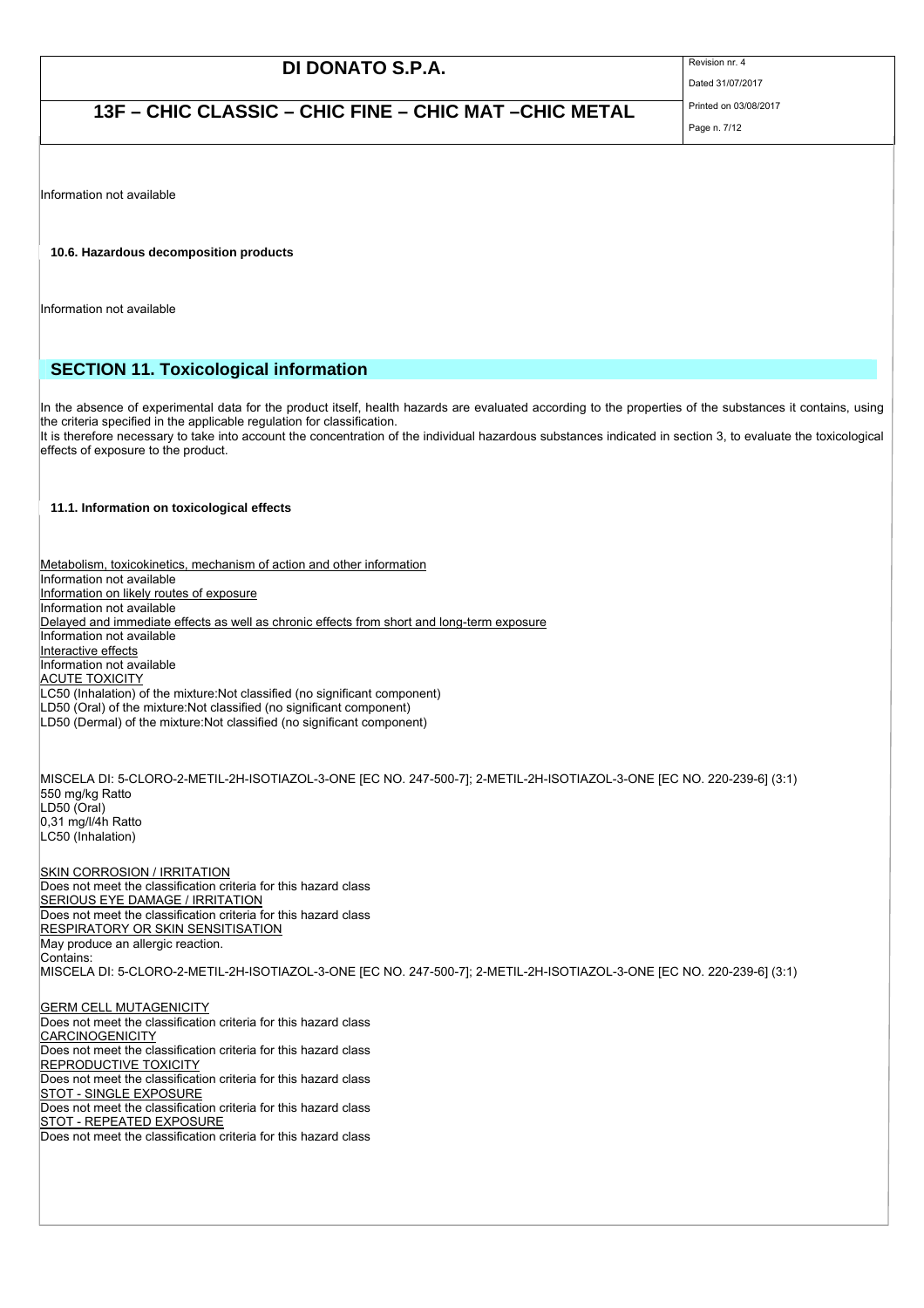Dated 31/07/2017

## **13F – CHIC CLASSIC – CHIC FINE – CHIC MAT –CHIC METAL** Printed on 03/08/2017

Page n. 8/12

**ASPIRATION HAZARD** 

### Does not meet the classification criteria for this hazard class **SECTION 12. Ecological information**

No specific data are available for this product. Handle it according to good working practices. Avoid littering. Do not contaminate soil and waterways. Inform the competent authorities, should the product reach waterways or contaminate soil or vegetation. Please take all the proper measures to reduce harmful effects on aquifers.

**12.1. Toxicity**

MISCELA DI: 5-CLORO-2- METIL-2H-ISOTIAZOL-3- ONE [EC NO. 247-500-7]; 2- METIL-2H-ISOTIAZOL-3- ONE [EC NO. 220-239-6] (3:1)  $LC50 - for Fish$   $> 0,58 \text{ mg/l/96h}$  Danio rerio

EC50 - for Crustacea > 0,16 mg/l/48h 0,188 mg/l/72h Pseudokirchneriella subcapitata

EC10 for Algae / Aquatic Plants

### **12.2. Persistence and degradability**

MISCELA DI: 5-CLORO-2- METIL-2H-ISOTIAZOL-3- ONE [EC NO. 247-500-7]; 2- METIL-2H-ISOTIAZOL-3- ONE [EC NO. 220-239-6] (3:1) NOT rapidly biodegradable

### **12.3. Bioaccumulative potential**

Information not available

### **12.4. Mobility in soil**

Information not available

### **12.5. Results of PBT and vPvB assessment**

On the basis of available data, the product does not contain any PBT or vPvB in percentage greater than 0,1%.

### **12.6. Other adverse effects**

Information not available

### **SECTION 13. Disposal considerations**

**13.1. Waste treatment methods**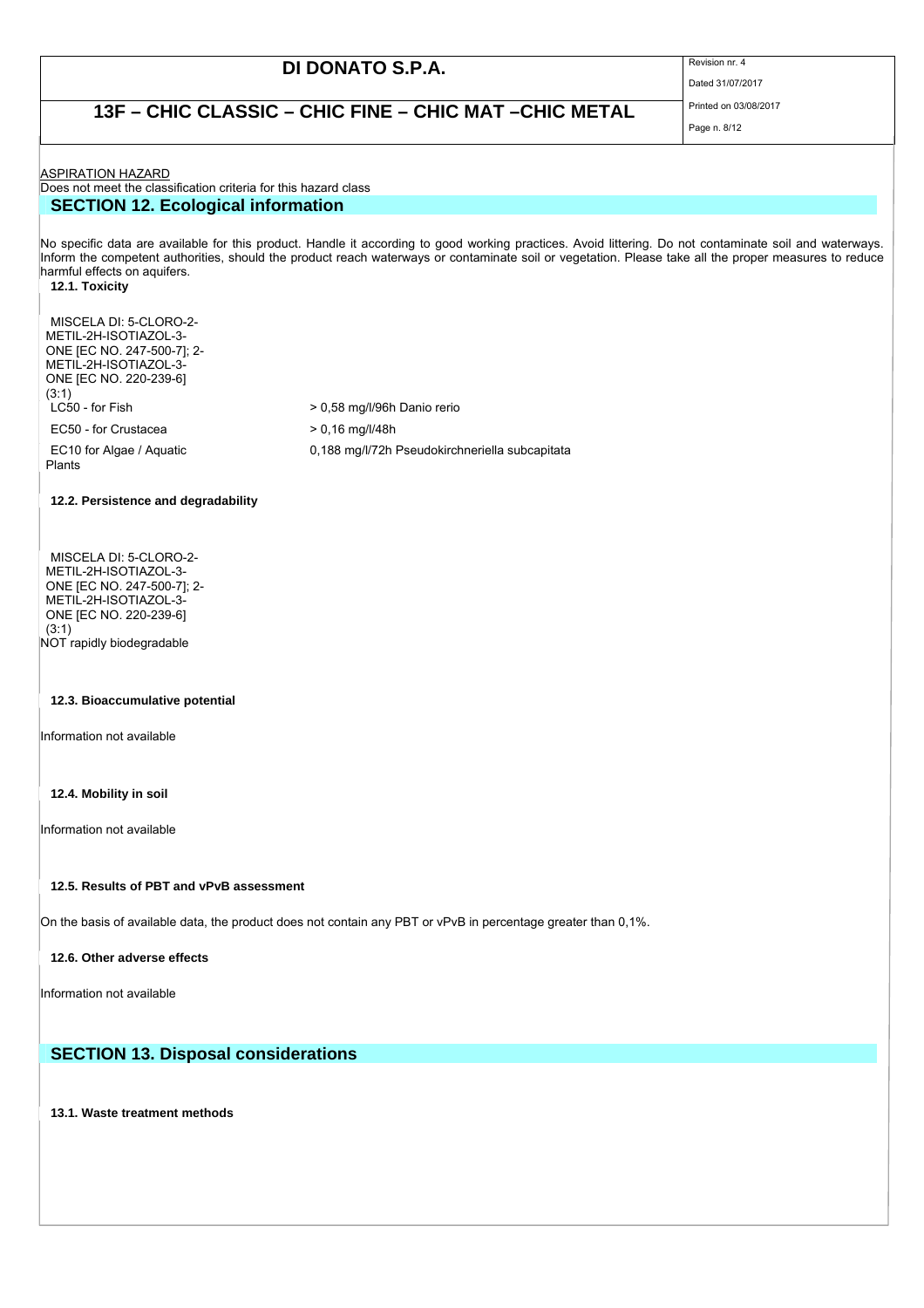Dated 31/07/2017

## **13F – CHIC CLASSIC – CHIC FINE – CHIC MAT –CHIC METAL** Printed on 03/08/2017 Page n. 9/12

Reuse, when possible. Neat product residues should be considered special non-hazardous waste.

Disposal must be performed through an authorised waste management firm, in compliance with national and local regulations. CONTAMINATED PACKAGING

Contaminated packaging must be recovered or disposed of in compliance with national waste management regulations.

## **SECTION 14. Transport information**

The product is not dangerous under current provisions of the Code of International Carriage of Dangerous Goods by Road (ADR) and by Rail (RID), of the International Maritime Dangerous Goods Code (IMDG), and of the International Air Transport Association (IATA) regulations.

### **14.1. UN number**

Not applicable

### **14.2. UN proper shipping name**

Not applicable

### **14.3. Transport hazard class(es)**

Not applicable

### **14.4. Packing group**

Not applicable

### **14.5. Environmental hazards**

Not applicable

### **14.6. Special precautions for user**

Not applicable

### **14.7. Transport in bulk according to Annex II of Marpol and the IBC Code**

Information not relevant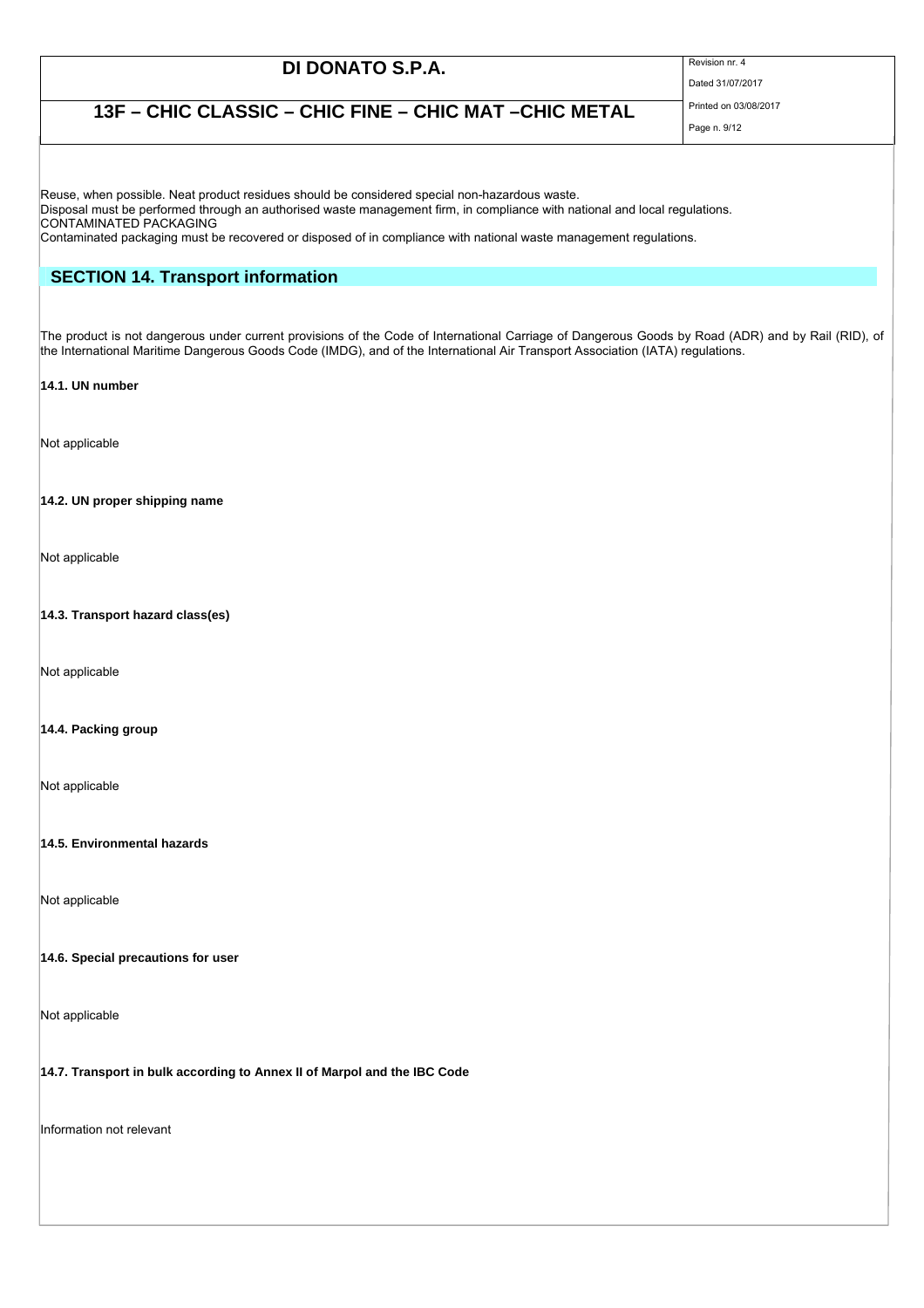Dated 31/07/2017

**13F – CHIC CLASSIC – CHIC FINE – CHIC MAT –CHIC METAL** Printed on 03/08/2017

## Page n. 10/12

# **SECTION 15. Regulatory information 15.1. Safety, health and environmental regulations/legislation specific for the substance or mixture** Seveso Category - Directive 2012/18/EC: None Restrictions relating to the product or contained substances pursuant to Annex XVII to EC Regulation 1907/2006 None Substances in Candidate List (Art. 59 REACH) On the basis of available data, the product does not contain any SVHC in percentage greater than 0,1%. Substances subject to authorisarion (Annex XIV REACH) None Substances subject to exportation reporting pursuant to (EC) Reg. 649/2012: None Substances subject to the Rotterdam Convention: None Substances subject to the Stockholm Convention: None Healthcare controls Information not available VOC (Directive 2004/42/EC) : Decorative effect coatings. **15.2. Chemical safety assessment** No chemical safety assessment has been processed for the mixture and the substances it contains.

## **SECTION 16. Other information**

Text of hazard (H) indications mentioned in section 2-3 of the sheet:

| Acute Tox. 2           | Acute toxicity, category 2                                       |
|------------------------|------------------------------------------------------------------|
| Acute Tox. 3           | Acute toxicity, category 3                                       |
| Skin Corr, 1B          | Skin corrosion, category 1B                                      |
| Skin Sens. 1           | Skin sensitization, category 1                                   |
| <b>Aquatic Acute 1</b> | Hazardous to the aquatic environment, acute toxicity, category 1 |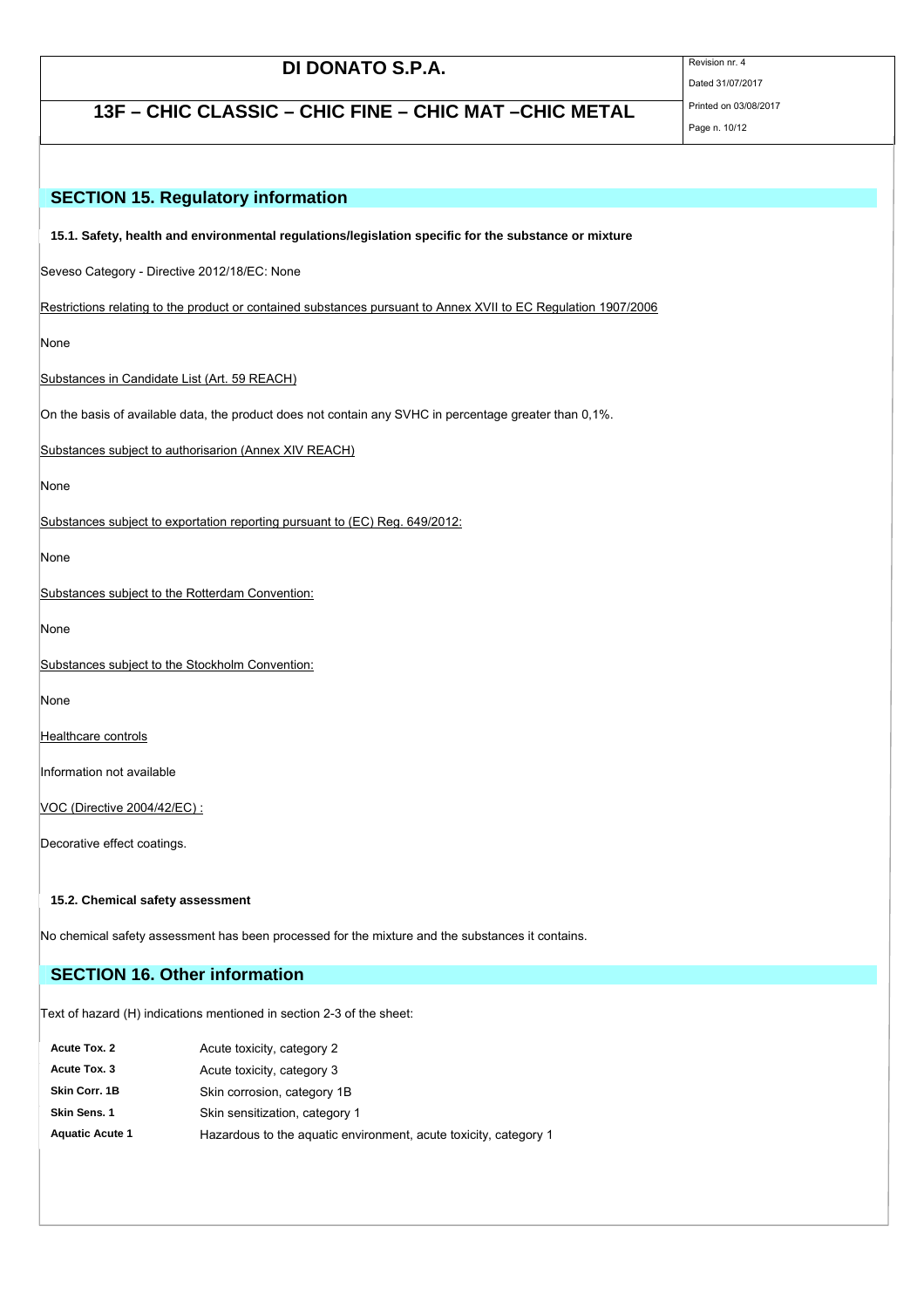Dated 31/07/2017

## **13F – CHIC CLASSIC – CHIC FINE – CHIC MAT –CHIC METAL** Printed on 03/08/2017

| <b>Aquatic Chronic 1</b> | Hazardous to the aquatic environment, chronic toxicity, category 1                          |
|--------------------------|---------------------------------------------------------------------------------------------|
| H330                     | Fatal if inhaled.                                                                           |
| H301                     | Toxic if swallowed.                                                                         |
| H311                     | Toxic in contact with skin.                                                                 |
| H314                     | Causes severe skin burns and eye damage.                                                    |
| H317                     | May cause an allergic skin reaction.                                                        |
| H400                     | Very toxic to aguatic life.                                                                 |
| H410                     | Very toxic to aquatic life with long lasting effects.                                       |
| <b>EUH208</b>            | Contains <name of="" sensitising="" substance="">. May produce an allergic reaction.</name> |
| <b>EUH210</b>            | Safety data sheet available on request.                                                     |

LEGEND:

- ADR: European Agreement concerning the carriage of Dangerous goods by Road

CAS NUMBER: Chemical Abstract Service Number

CE50: Effective concentration (required to induce a 50% effect)

- CE NUMBER: Identifier in ESIS (European archive of existing substances)
- CLP: EC Regulation 1272/2008
- DNEL: Derived No Effect Level
- EmS: Emergency Schedule

### - GHS: Globally Harmonized System of classification and labeling of chemicals

- IATA DGR: International Air Transport Association Dangerous Goods Regulation
- IC50: Immobilization Concentration 50%
- IMDG: International Maritime Code for dangerous goods
- IMO: International Maritime Organization
- INDEX NUMBER: Identifier in Annex VI of CLP
- LC50: Lethal Concentration 50%
- LD50: Lethal dose 50%
- OEL: Occupational Exposure Level
- PBT: Persistent bioaccumulative and toxic as REACH Regulation
- PEC: Predicted environmental Concentration
- PEL: Predicted exposure level
- PNEC: Predicted no effect concentration
- REACH: EC Regulation 1907/2006
- RID: Regulation concerning the international transport of dangerous goods by train
- TLV: Threshold Limit Value
- TLV CEILING: Concentration that should not be exceeded during any time of occupational exposure.
- TWA STEL: Short-term exposure limit
- TWA: Time-weighted average exposure limit
- VOC: Volatile organic Compounds
- vPvB: Very Persistent and very Bioaccumulative as for REACH Regulation
- WGK: Water hazard classes (German).

GENERAL BIBLIOGRAPHY

- 1. Regulation (EU) 1907/2006 (REACH) of the European Parliament
- 2. Regulation (EC) 1272/2008 (CLP) of the European Parliament
- 3. Regulation (EU) 790/2009 (I Atp. CLP) of the European Parliament
- 4. Regulation (EU) 2015/830 of the European Parliament
- 5. Regulation (EU) 286/2011 (II Atp. CLP) of the European Parliament
- 6. Regulation (EU) 618/2012 (III Atp. CLP) of the European Parliament
- 7. Regulation  $(EU)$  487/2013 (IV Atp. CLP) of the European Parliament
- 8. Regulation (EU) 944/2013 (V Atp. CLP) of the European Parliament
- 9. Regulation (EU) 605/2014 (VI Atp. CLP) of the European Parliament
- 10. Regulation (EU) 2015/1221 (VII Atp. CLP) of the European Parliament
- 11. Regulation (EU) 2016/918 (VIII Atp. CLP) of the European Parliament
- The Merck Index. 10th Edition
- Handling Chemical Safety
- INRS Fiche Toxicologique (toxicological sheet)
- Patty Industrial Hygiene and Toxicology
- N.I. Sax Dangerous properties of Industrial Materials-7, 1989 Edition
- IFA GESTIS website ECHA website